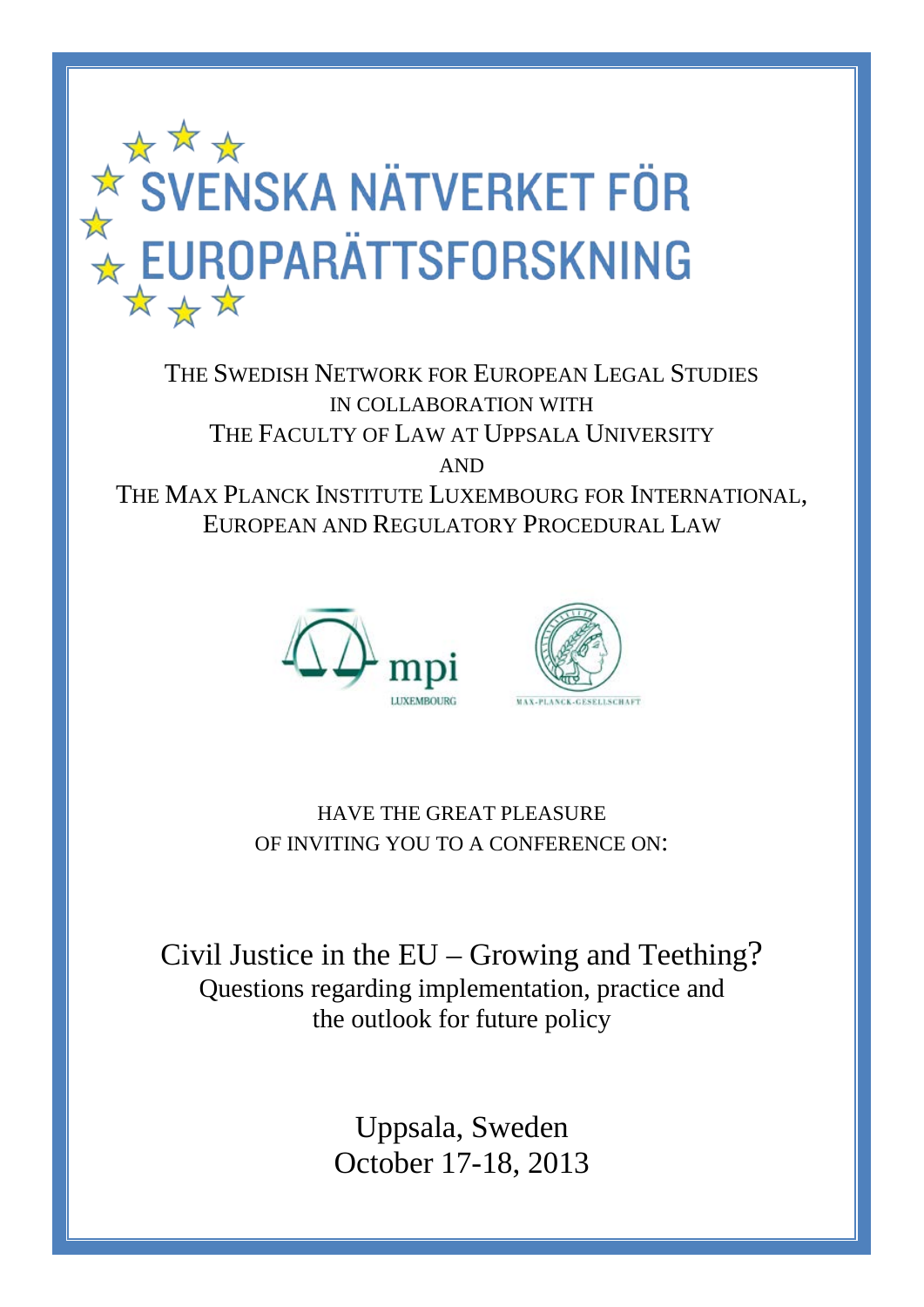Civil justice in the EU impacts on matters involving inter alia family relationships, consumers, entrepreneurs, employees, small and medium sized businesses and large multinational corporations. It therefore has great power and potential to contribute to the European project. Since 1999 the policy area as part of the political vision of an Area of Freedom Security and Justice has brought with it a wealth of new and ever deepening measures. The implementation of these measures have created benefits as well as challenge that will be explored in this conference in the light of recent case law, reports and research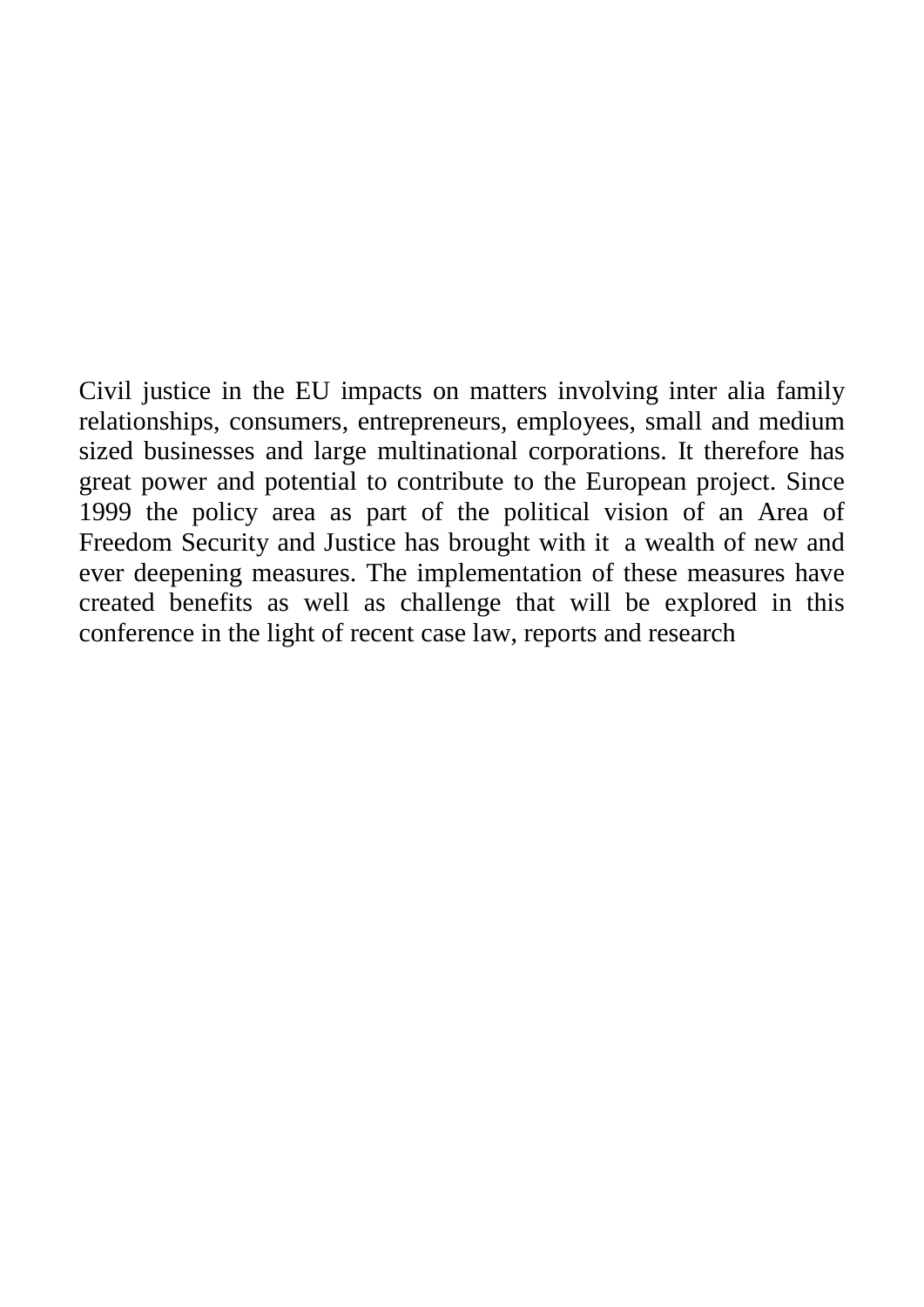## **Conference Day 1: Thursday, October 17th**

- 8.30 **Registration**
- 9.00 **Opening of the Conference** Prof. Antonina Bakardjieva Engelbrekt, Stockholm University, Chairman of the Swedish Network for European Legal Studies

#### 9.15 **Keynote Address – The State of the Civil Justice Union** Prof. Burkhard Hess, Max Planck Institute Luxembourg

#### 9.45 **Avoiding "Torpedoes" and Forum Shopping**

*Does the jurisdiction framework work in practice? What about third country litigants and the EU legal order? Has the ECJ:s case law added predictability?*

Chair Docent Marie Linton, Uppsala University

Prof. Gilles Cuniberti, University of Luxembourg Prof.Trevor Hartley, London School of Economics Prof. Michael Hellner, Stockholm University Deputy director Erik Tiberg, The Government Offices of Sweden

#### 11.00 **Coffee**

#### 11.30 **Alternative Dispute Resolution**

*Are the new rules for consumer ADR and ODR the right approach? Can mandatory mediation ensure access to justice? Is further and deeper regulation the way forward?*

Chair Prof. Bengt Lindell, Uppsala University

Prof. Antonina Bakardjieva-Engelbrekt, Stockholm University Dr. Jim Davies, University of Northampton Dr. Cristina Mariottini, Max Planck Institute Luxembourg

12.45 **Lunch**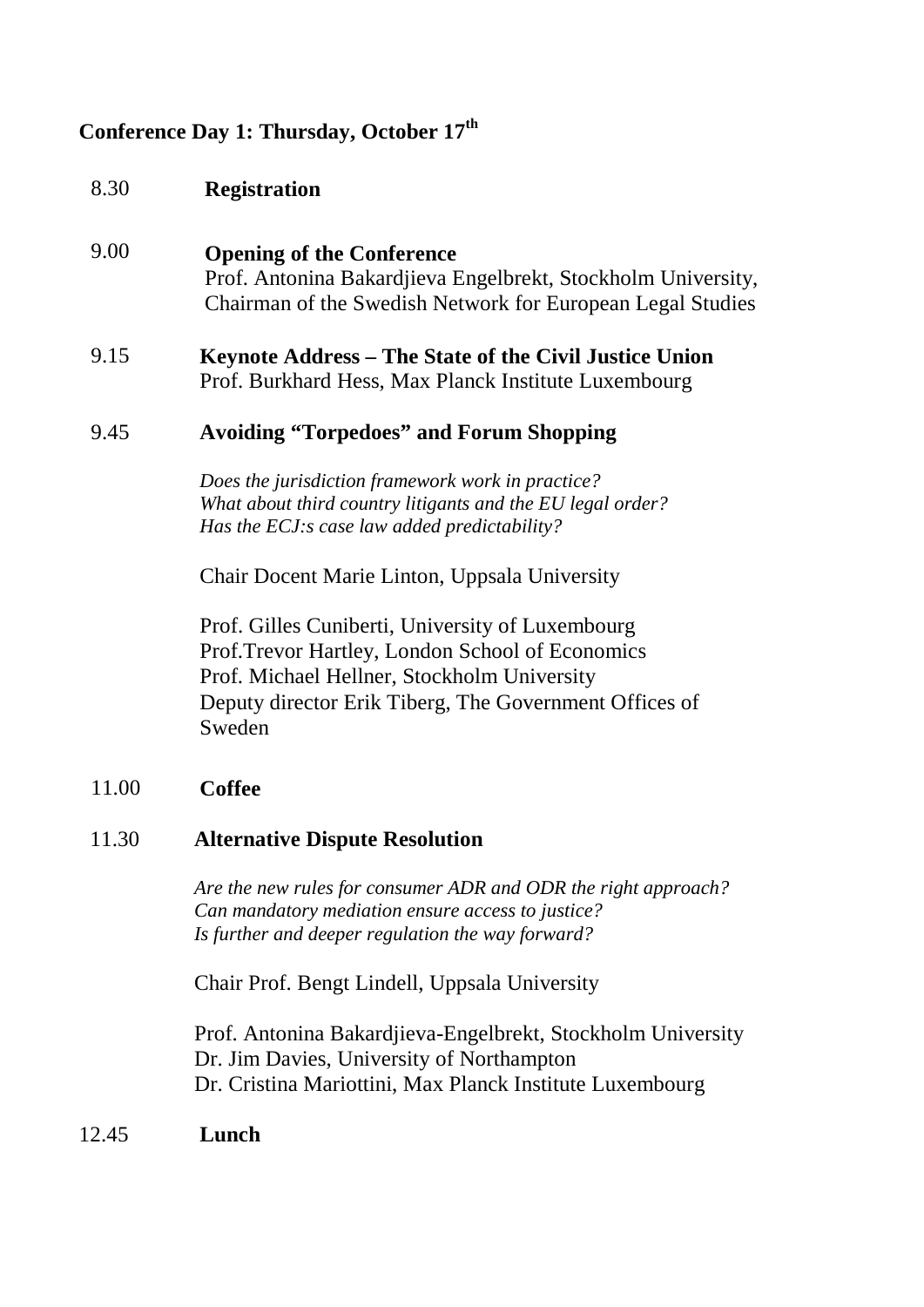# 14.15 **Simplified Procedures and Debt Collection – Much Ado About Nothing?**

*Has an additional small claims mechanism added anything in practice? Enforcement and payment orders – Has the removal of exequatur been successful?* 

*Attachment of bank accounts – First step to harmonization of execution measures?*

Chair Prof. Torbjörn Andersson, Uppsala University

Dr. Mikael Berglund, The Swedish Enforcement Authority Dr. Carla Crifò, University of Leicester Prof. Xandra Kramer, Erasmus University Dr. Cristian Oro, Max Planck Institute Luxembourg

#### 15.30 **Coffee**

#### 16.00 **Track 1 – Family Law**

*Choice of law in divorce matters not for all Member States –First step in civil justice fragmentation? How will the new Regulation on Succession change the landscape of civil justice?*

Chair Prof. Maarit Jänterä-Jaareborg, Uppsala University

Dr. Björn Laukemann, Max Planck Institute Luxembourg Other speakers pending confirmation

#### **Track 2 - Collective Redress**

*Can it provide additional guarantees for European consumers? Is it a necessary step in private enforcement of competition law? Observations on the Commission Recommendation*

Chair Dr. Eva Storskrubb, Roschier

Prof. Laura Ervo, Örebro University Prof. Michele Carpagnano, University of Trento Dr. Rebecca Money-Kyrle, University of Oxford Dr. Stefaan Voet, Ghent University

17.30 **End of Day 1 Guided Tour at Museum Gustavianum**